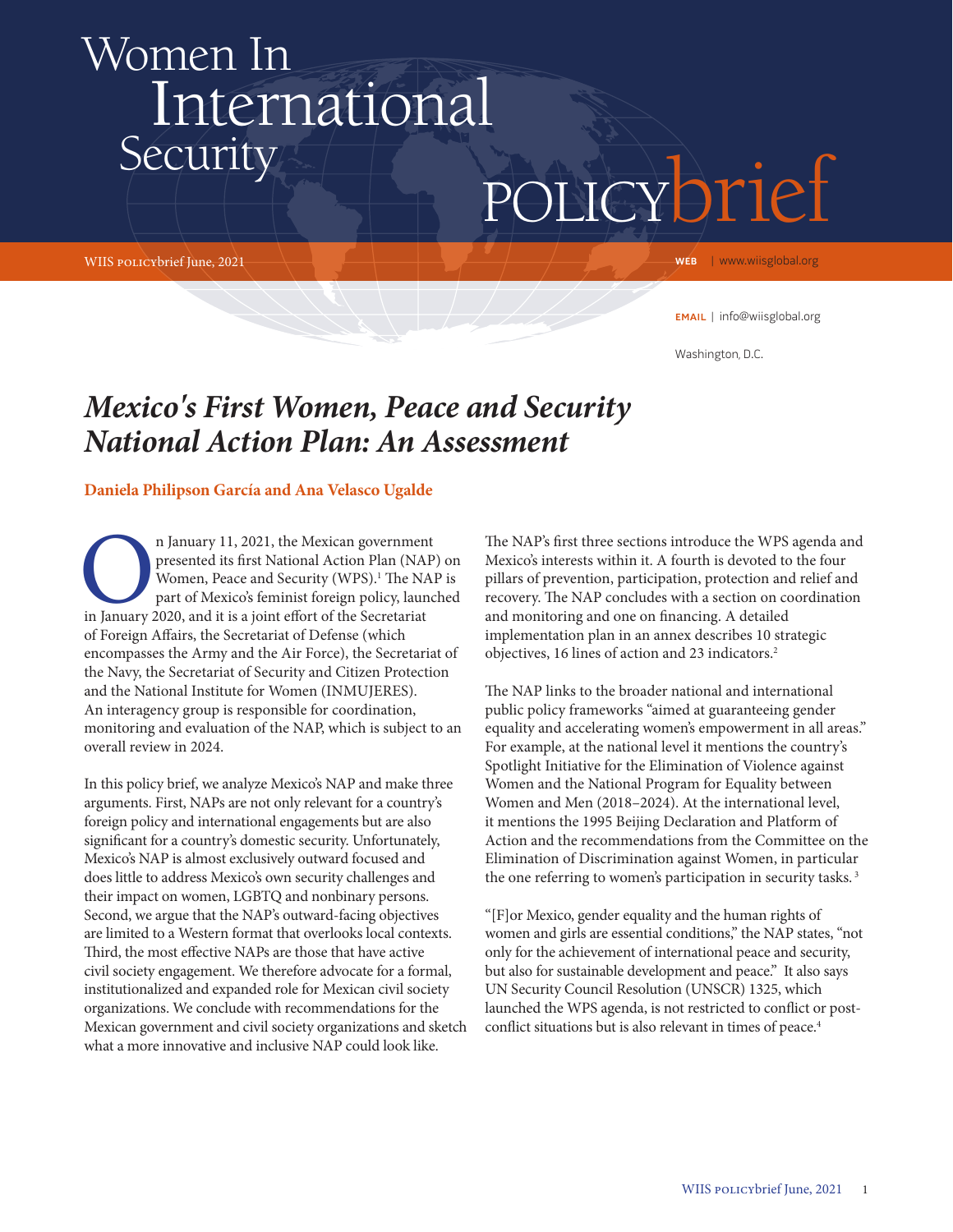At first glance, Mexico's NAP seems to take an expansive view of the WPS agenda, covering domestic and international issues. However, when it comes to the operational part of the NAP, the main focus is on Mexico's international efforts particularly its participation in UN peacekeeping operations (PKO). For Mexico, the expansion of the presence of women in peace operations is one of the main objectives of the WPS agenda.

We believe the NAP missed a great opportunity to address the security challenges facing Mexico.<sup>5</sup> Its high rate of homicide affects women, men, LGBTQ and nonbinary people differently and undermines gender equity and equal access to justice.6 As a public policy tool to address gender inequalities and security, the NAP ought to leverage both domestic and foreign policies to address the root causes of violence and its intersections with gender. Given the context of citizen insecurity in Latin America in general, these root causes are particularly relevant.7 Moreover, the NAP seems to contradict itself, suggesting that Mexico is "at peace" while emphasizing its support for Mexico's "women peacebuilders" working within its borders.

## *Thematic Areas and Objectives*

The core operational part of the NAP is composed of four pillars: prevention, participation, protection and relief and recovery. The bulk of the objectives and lines of action fall under the first two pillars.

#### *Prevention*

The NAP's primary prevention objectives are to "promote gender mainstreaming among institutions responsible for peacekeeping and security" and "raise awareness among military and police personnel" about the role of women in conflict prevention and peace processes. The specific lines of action and indicators to achieve these objectives rely heavily on training and awareness campaigns.

Yet the effectiveness of these training efforts is uncertain. A 2020 report by civil society organizations in Mexico found that neither the Army, Navy nor the National Guard were able to evaluate the content or impact of their human rights training.8 The authors of the report called for reassessing training as the sole strategy to guarantee and protect human rights. They argued that training is not a substitute for establishing clear, written policies and limits on the use of force. Training on gender perspectives for all Federal Public Administration personnel has been part of the equality plans coordinated by INMUJERES for several years, but this training appears to have yielded little, as judged by the increasing gender-based violence and femicides.<sup>9</sup>

The proposal for creation of a specialized police body to prevent, investigate and prosecute gender-based violence within municipal police departments is in this regard more promising. For example, in Chihuahua, the capital city of a northern state of the same name, the police's specialized gender unit has had some success when it comes to investigating and prosecuting specific crimes that target women and girls. The unit has also had some success dealing with the problems of impunity and corruption in local law enforcement agencies.10 The one obstacle to the creation of specialized bodies is that the federal government has limited power to impose such changes on local police forces. For this to become a reality, the federal government would need to launch a major political strategy of cooperation with each of the 32 states. No such strategy is mentioned in the NAP.

#### *Participation*

The NAP's main goal is "to promote the substantive participation of women as real and effective actors to prevent conflict at all levels." It goes on to say that it will deploy more female personnel to UN peacekeeping operations.

Two things limit the proposed action. First, Mexico's participation in peacekeeping is modest.<sup>11</sup> Increasing the number of women without significantly augmenting the overall personnel contribution will have minimal impact. In addition, the action does not commit to increasing women's participation in national security forces. The implementation plan includes only two indicators to measure the number of Mexican women involved in security operations: the number of Mexican women nominated and those deployed to UN peacekeeping operations missions. There is no mention of recruitment, hiring or promotion of women or LGBTQ people in the National Guard or the military.

Other participation indicators are vague and difficult to assess. For example, "number of networks of women peacebuilders formed," "exchanges of experiences" and "number of uniformed women who participated in specialized language courses" can be quantitatively measured but are hard to assess in qualitative terms. Comprehensive indicators for the Mexican context could have included, for example, the extent to which violations of women's and girls' human rights are reported, referred and investigated by human rights bodies and the extent to which measures to protect women's and girls' human rights are included in national security policy frameworks. Making women's and girl's human rights violations visible is crucial to eradicating barriers to participation.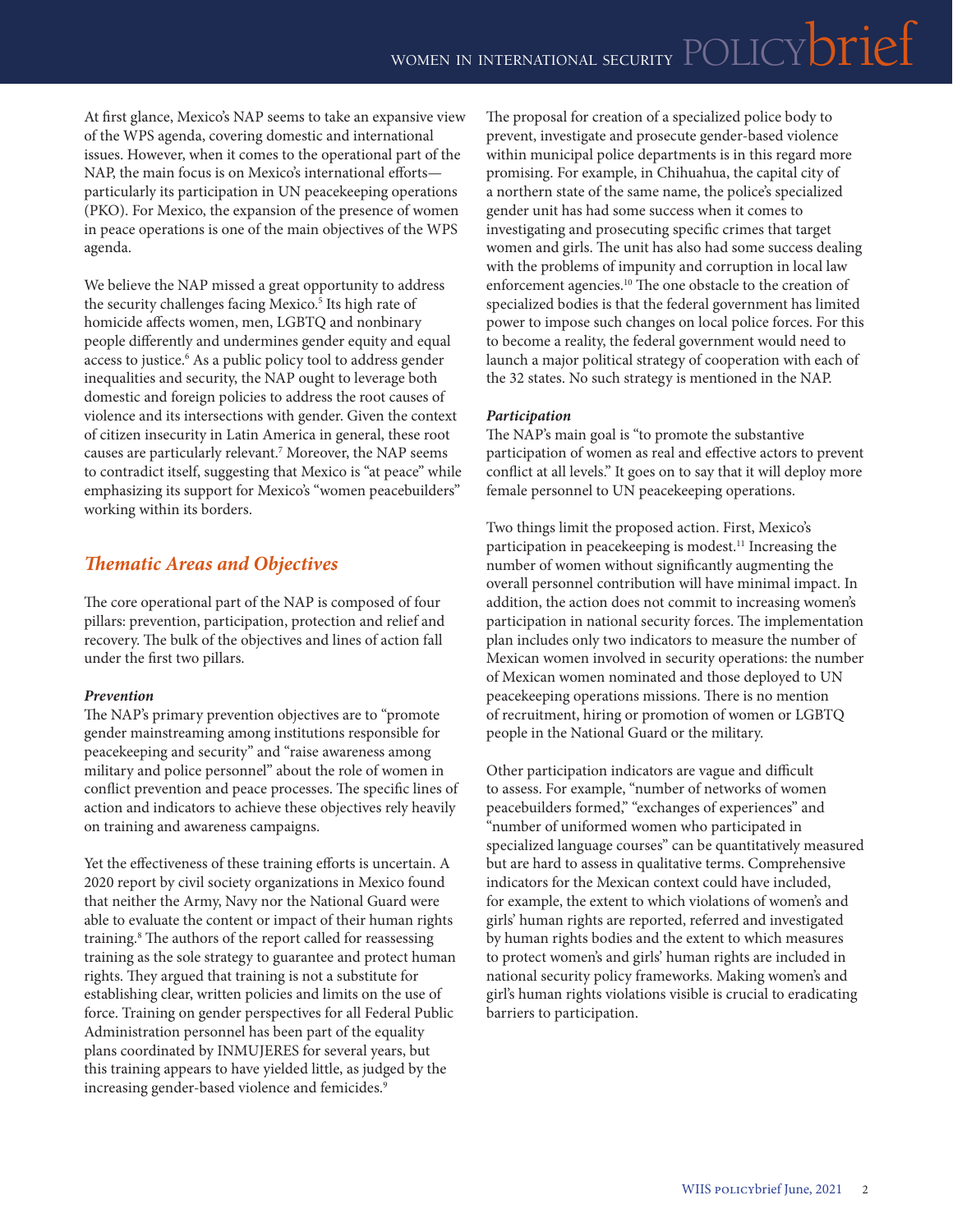Civil society is mentioned only once. Under the participation pillar, the Mexican government commits itself to hold multilateral forums and meetings attended by women officials, experts or civil society representatives. However, there is no mechanism to ensure civil society's consultation or substantive participation and monitoring.

In sum, the NAP focuses on enhancing women's visibility in some spaces from which they have been traditionally excluded without altering the underlying power structures that sustain that discrimination. Women's participation ought to be understood as a means for achieving gender equality and eliminating gender-based violence, not as an end in itself. It is not enough to "just add women and stir."12 It is about transforming power structures to be more inclusive and attractive for women and LGBTQ people.13 That is, it requires organizational reforms that allow groups that have traditionally been discriminated against to hold positions of power and make policy decisions.

#### *Protection*

The protection objectives focus on protection of women and girls in peace operations and promotion of the UN's zerotolerance policy on sexual exploitation and abuse by PKO staff. The indicators used to measure the implementation of these goals rely almost exclusively on training: "number of staff trained"; "academic programs of police institutions that incorporate issues related to the Women, Peace and Security Agenda"; "number of female instructors" and "number of trainings imparted."

The objectives and actions stand out for their narrow focus and lack of ambition. This is disappointing for two reasons. First, many experts and stakeholders have developed the WPS agenda over more than 20 years. They have proposed many ways to protect women in conflict and post-conflict situations and guarantee and protect women's economic, social and physical safety: for example, an inclusive design process and an established coordination system for implementation with civil society. None of these proposals are included in Mexico's NAP. Without such inclusion, the NAP becomes an intragovernmental process that promises little meaningful change outside bureaucracy.<sup>14</sup>

Second, Mexico's feminist foreign policy promises to advance the human rights of women and girls across several issues, and the government placed particular emphasis on these commitments during the Generation Equality Forum in March 2021.15 Thus, limiting government efforts to implementing training (whose impact is difficult to evaluate) and promoting a zero-tolerance policy on sexual exploitation and abuse (without monitoring mechanisms) come across as the bare minimum.

Authorities cannot protect potential victims of genderbased violence if they are not able to accurately and timely diagnose and measure the drivers of this violence. At a minimum, Mexico should prioritize enhancing and improving data-gathering mechanisms concerning genderbased violence and homicides. For example, to identify one of the characteristics of a femicide in mortality data, records in Mexico specifically seek information about the nature of the relationship between the victim and perpetrator of a homicide. However, the information is left blank 95 and 97.5 percent of the time for women and men, respectively.<sup>16</sup> Mexico also should have committed to complying with the Bogota Protocol on gathering quality data on homicides in Latin America and the Caribbean.<sup>17</sup>

#### *Relief and Recovery*

The relief and recovery objective is "to support gender mainstreaming in aid and humanitarian assistance efforts, as well as in post-conflict peacebuilding." Implementation of this goal is to be measured by the number of initiatives promoted by Mexico at the United Nations and other multilateral forums. The types of initiatives are unspecified. More appropriate indicators would assess the financial, legal and psychological services provided to survivors of genderbased violence and the families of victims of femicide.

## *Monitoring, Evaluation and Financing*

Effective implementation of NAPs rests on robust monitoring and evaluation and sufficient financing. In terms of monitoring and evaluation, Mexico's NAP creates an interagency group comprising the Foreign Affairs Ministry, the Navy, the Army, the Citizen Security and Protection Ministry and the Ministry for Women's Affairs. Although international civil society organizations championed UNSCR 1325 and were part of the Working Group on WPS, Mexico's interministry group excludes them. Civil society's involvement is necessary for accountability and supervision of the government's performance, so this is a serious cause for concern. In El Salvador, the Executive Council within the UNSCR 1325 Implementation Committee includes nongovernmental organizations and academic institutions.18 This policy is considered a best practice in the region, and Mexico should replicate it.

For the financing portion of the NAP, Mexican authorities did not commit to any concrete figures for its implementation. Instead, the document suggests that each coordinating institution carry out the tasks described using their own human capital and budgets. Given the severe federal budget cuts to policies related to gender issues during the current administration, this is also cause for concern.<sup>19</sup> In this instance, the Mexican government should look to Canada's budgeting commitments, which include specific budgeting targets over a five-year period.<sup>20</sup>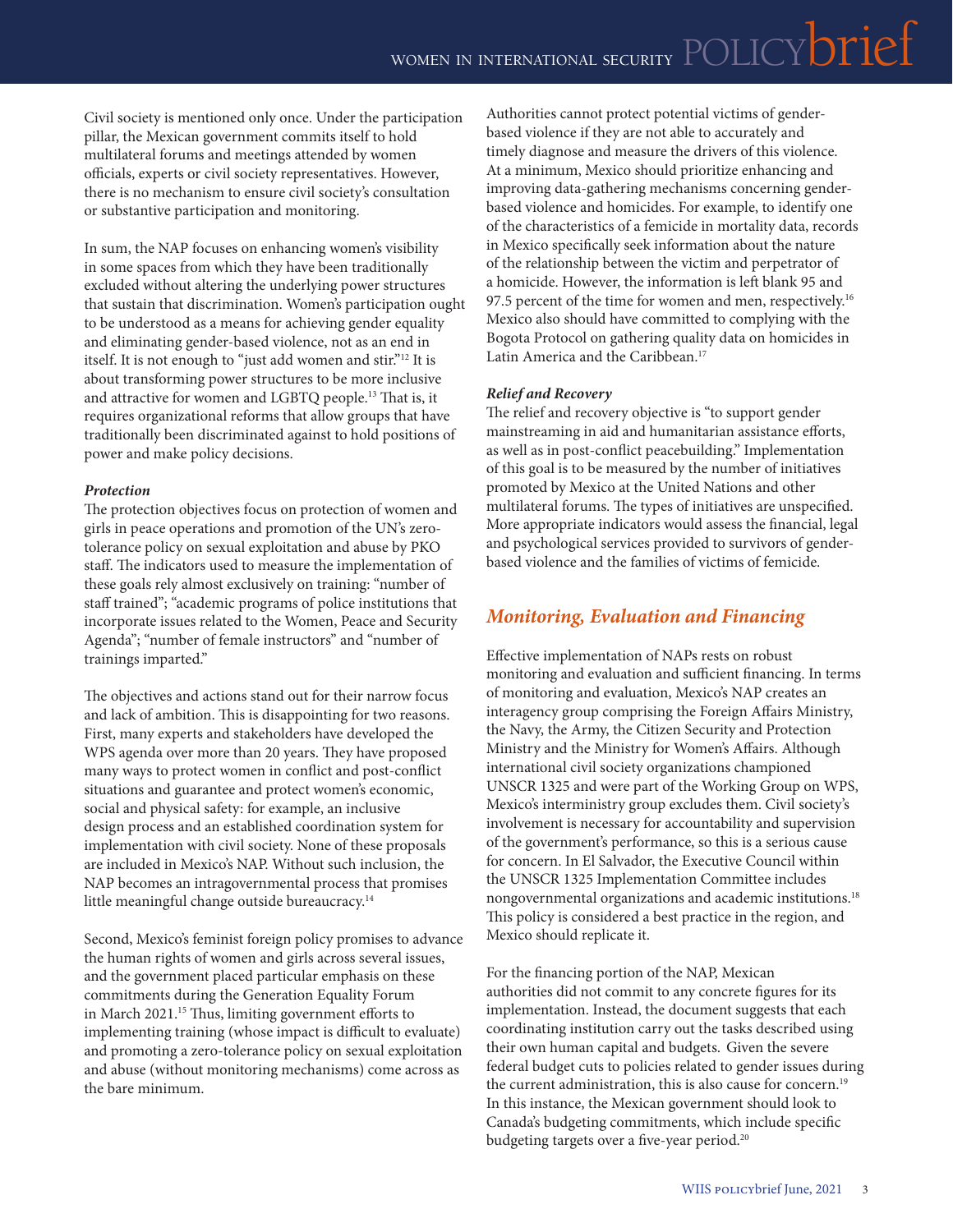## *Opportunities for Progress*

The NAP's external focus means there are many missed opportunities for enhancing gender equality in security at home. Many observers have criticized Western NAPs for an overwhelmingly outward focus that insists on "rescuing" women in the Global South while ignoring major issues in their own countries.<sup>21</sup> Mexico's NAP seems to replicate these NAPs.

Many NAPs in Latin America copy and paste the Western format and thus miss an opportunity to use the NAP within their local contexts.<sup>22</sup> The substantive focus of the WPS agenda has shifted over the years from traditional approaches to conflict to other challenges, such as climate change, migration and violent extremism. The Mexican NAP explicitly recognizes that the agenda is not restricted to conflict or post-conflict situations, yet the proposed actions focus solely on conflict and post-conflict situations. They do not address transnational security challenges such as immigration, violent extremism and ethnic minorities rights.

#### *Immigration*

Mexico has been dealing with a transnational immigration crisis for many years. Migrants, half of whom are women,<sup>23</sup> are increasingly traveling to the United States, through Mexico, to seek refuge from harrowing gender-based violence.24 The perilous journey is particularly dangerous for women, who are most likely to fall prey to sexual violence and human trafficking.<sup>25</sup> Migrant women in Mexico frequently see their wages and travel documentation retained by security authorities such as the National Guard, which adds to their precarious situation.26 The recent murder of Victoria Salazar at the hands of the Tulum police is just one example of the disproportionate state and police violence inflicted on immigrant women.<sup>27</sup> In terms of public health, UN Women statistics also show that 60 percent of preventable pregnancy-related deaths occur in humanitarian settings and are caused by internal displacement and migration.<sup>28</sup>

Mexico's NAP could have sought to increase relief measures for migrant women and establish cooperation mechanisms for the investigation and international prosecution of human trafficking and sexual exploitation, as well as strengthen existing mechanisms. One example of such mechanisms is the memorandum between the Mexican and Guatemalan authorities pertaining to the protection of women and children victims of human trafficking via the Mexico-Guatemala border, signed in 2004.29

On a similar note, the WPS agenda in Mexico could have promoted further cooperation with Central American countries to address the underlying causes of forced displacement in the region—gang violence and gender-based violence.30 This would be particularly appropriate given that Guatemala and El Salvador have themselves adopted NAPs. Regional cooperation in this realm could incentivize other countries to get on board with the WPS agenda.<sup>31</sup>

#### *Far-Right Extremism and Disinformation*

Far-right extremism is closely linked to sexist, homophobic, white supremacist and militaristic notions that undermine democratic values, human rights and gender equality and hinder peacebuilding.<sup>32</sup> For example, in Colombia, the 2016 Peace Accords faced a substantial setback when Colombia rejected the deal in a national plebiscite after a conservative campaign against "gender ideology"—a term conservatives used to undermine LGBTQ and women's rights.<sup>33</sup> These campaigns and narratives have become particularly salient in Latin America, and Mexico is no exception. At the start of the pandemic, some religious groups blamed the surge of COVID-19 on feminism and queer people, and they have also actively halted the efforts of the reproductive rights movement in local legislation.34

Disinformation is also closely linked to far-right groups and conspiracy theories that are hostile toward women, particularly women in leadership positions and women of color.35 While Mexico's diplomatic efforts (i.e., co-hosting the Generation Equality Forum) are certainly relevant to counteracting far-right agendas internationally, the threat is also brewing domestically. Mexico's NAP could have addressed far-right extremism and disinformation head on by promoting and protecting local journalists covering WPSrelated issues.

#### *Indigenous and Afro-Mexican Rights*

The Foreign Affairs Ministry has repeatedly stated its intention of leading a feminist foreign policy anchored in an intersectional lens.36 According to Kimberle Crenshaw, who first coined the term, intersectionality denotes the combination of multiple forms of discrimination, such as racism, homophobia, ableism and sexism to analyze and understand the specific experiences of black, transgender or Indigenous women, for example.37 However, Mexico's NAP makes no reference whatsoever to intersectionality. The document also lacks public policy proposals that recognize and address the overlap of forms of discrimination and state violence against Indigenous and Afro-Mexican women. Neither does it acknowledge the legacy of Afro-Mexican and Indigenous women as peacebuilders in Mexico. The NAP could have seized the opportunity to condemn and urge the cessation of low-intensity warfare against the Zapatistas while referencing and remembering the Acteal massacre of 1997, where the principal victims were women and children.<sup>38</sup>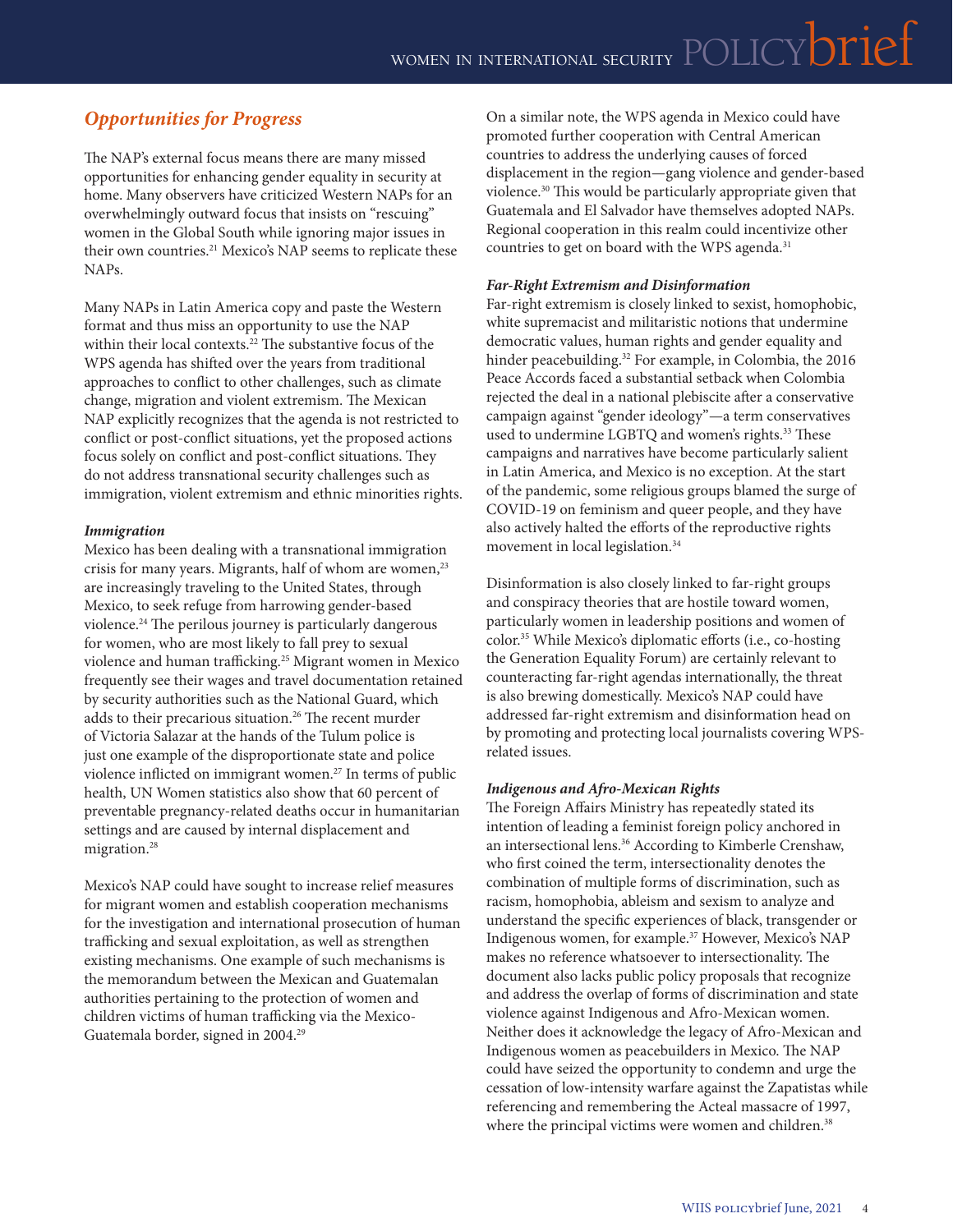## *Recommendations*

Our analysis of Mexico's NAP leads us to make the following recommendations:

*1. Include the active participation of civil society* 

*organizations.* The coordination, implementation and evaluation mechanisms of the NAP should include civil society organizations as observers and agents responsible for demanding accountability and measuring and monitoring the NAP's impact. Three feminist civil society organizations with in-depth knowledge of the impacts of militarism, international relations and gender-based violence in Mexico are Data Civica, Intersecta and Justicia Transicional MX; they should be invited to join coordination, implementation and evaluation bodies.<sup>39</sup>

- *2. Move beyond training.* To implement the WPS agenda, the Mexican government ought to go beyond simply training. Clear, well-defined rules, limits and sanctions must be established to govern the use of force by security forces. Moreover, the substantive participation of women should involve reforms to make national defense and security bodies more inclusive and attractive for women and LGBTQ people.
- *3. Budget realistic, sufficient expenditures for implementation.*  For the WPS agenda's goals to become a reality in Mexico, financial planning and budgeting are a prerequisite. As with any public policy agenda, resources are required to carry out actionable items, measure their impact and, if successful, expand them.

*4. Adopt policies that address WPS-related issues in the domestic and regional spheres.* Mexico should seize the opportunity to propose new, innovative WPS-related policies that address the violence spreading within its borders and in the region. We have suggested addressing the immigration crisis, the spread of disinformation and threats on journalism and incorporating an intersectional perspective that aligns with its stated feminist foreign policy. Other issues may include LGBTQ rights, disarmament and illicit arms flows across the US-Mexico border.

Overall, Mexico's first NAP is a positive step and answers the call by Mexican civil society to work on issues related to the women, peace and security agenda. The NAP provides a formal framework to hold the government accountable. And yet, we underscore the inconsistencies between the government's positions in the international arena and the ones it presents to its citizens.40 We hope that the publication of Mexico's NAP will start a conversation not only with the government but also with practitioners and researchers around the world. To advance the WPS agenda, it is critically important to share experiences and best practices, particularly among Mexico's neighbors, the United States included.

### *References*

1. The NAP is available in Spanish and English. Secretariat of Security and Citizen Protection, *Plan Nacional de Acción para el Seguimiento de la Resolución 1325 2000 del Consejo de Seguridad de la ONU sobre Mujeres, Paz y Seguridad*, (Mexico City, January 11, 2021), [https://www.](https://www.gob.mx/sspc/documentos/plan-nacional-de-accion-para-el-seguimiento-de-la-resolucion-1325-2000-del-consejo-de-seguridad-sobre-mujeres-paz-y-seguridad) [gob.mx/sspc/documentos/plan-nacional-de-accion-para-el-seguimien](https://www.gob.mx/sspc/documentos/plan-nacional-de-accion-para-el-seguimiento-de-la-resolucion-1325-2000-del-consejo-de-seguridad-sobre-mujeres-paz-y-seguridad)[to-de-la-resolucion-1325-2000-del-consejo-de-seguridad-sobre-mu](https://www.gob.mx/sspc/documentos/plan-nacional-de-accion-para-el-seguimiento-de-la-resolucion-1325-2000-del-consejo-de-seguridad-sobre-mujeres-paz-y-seguridad)[jeres-paz-y-seguridad.](https://www.gob.mx/sspc/documentos/plan-nacional-de-accion-para-el-seguimiento-de-la-resolucion-1325-2000-del-consejo-de-seguridad-sobre-mujeres-paz-y-seguridad)

2. Ibid. Two annexes also list the national and international regulatory frameworks by which Mexico is bound.

3. Ibid. See also UN Human Rights Office of the High Commissioner, "Committee on the Elimination of Discrimination Against Women," web page, [https://www.ohchr.org/en/hrbodies/cedaw/pages/cedawin](https://www.ohchr.org/en/hrbodies/cedaw/pages/cedawindex.aspx)[dex.aspx](https://www.ohchr.org/en/hrbodies/cedaw/pages/cedawindex.aspx)

4. Ibid. p. 3 and p. 4.

5. See also the letter to the international feminist NGO community regarding Mexico's incoherent feminist foreign policy (New York: March 18, 2021), [https://docs.google.com/document/d/1rqmASf6SHNBC](https://docs.google.com/document/d/1rqmASf6SHNBCsu-PPZodTp41PZbpYXEoK8aapuuZGMQ/edit?usp=sharing)[su-PPZodTp41PZbpYXEoK8aapuuZGMQ/edit?usp=sharing](https://docs.google.com/document/d/1rqmASf6SHNBCsu-PPZodTp41PZbpYXEoK8aapuuZGMQ/edit?usp=sharing)

6. Data Civica, *Claves para Entender y Prevenir los Asesinatos de Mujeres en México* (Mexico City: May 2019) [https://datacivica.org/assets/pdf/](https://datacivica.org/assets/pdf/claves-para-entender-y-prevenir-los-asesinatos-de-mujeres-en-mexico.pdf) [claves-para-entender-y-prevenir-los-asesinatos-de-mujeres-en-mexico.](https://datacivica.org/assets/pdf/claves-para-entender-y-prevenir-los-asesinatos-de-mujeres-en-mexico.pdf) [pdf](https://datacivica.org/assets/pdf/claves-para-entender-y-prevenir-los-asesinatos-de-mujeres-en-mexico.pdf).

7. UN Office on Drugs and Crime, *Global Study on Homicides 2019* (Vienna: July 2019) [https://www.unodc.org/unodc/en/data-and-analysis/](https://www.unodc.org/unodc/en/data-and-analysis/global-study-on-homicide.html) [global-study-on-homicide.html.](https://www.unodc.org/unodc/en/data-and-analysis/global-study-on-homicide.html)

8. The National Guard is a hybrid security body composed of members of the military and the now-defunct civilian Federal Police. Intersecta, *Falsas Salvaguardas: Las Capacitaciones de las Fuerzas Armadas en Derechos Humanos y Género (2010–2019)* (Mexico City, December 2020), <https://www.intersecta.org/falsas-salvaguardas/>.

9. Marcia Pacheco Alberto and Ruslan Posadas Velázquez, "La Administración Pública Federal Frente a la Violencia de Género," *Revista Buen Gobierno* Vol. 28 (January-June), pp. 90–107 (2020), [https://doi.](https://doi.org/10.35247/buengob_28_04) [org/10.35247/buengob\\_28\\_04](https://doi.org/10.35247/buengob_28_04).

10. Lilian Chapa Koloffon, "Ella También es la Policía," *Gatopardo* (Mexico City: November 26, 2020), [https://gatopardo.com/opinion/ella-tam](https://gatopardo.com/opinion/ella-tambien-es-la-policia-mujer-policia-chihuahua-ministerio-publico/)[bien-es-la-policia-mujer-policia-chihuahua-ministerio-publico/](https://gatopardo.com/opinion/ella-tambien-es-la-policia-mujer-policia-chihuahua-ministerio-publico/).

11. See UN Peacekeeping, "Troop and Police Contributors," web page, <https://peacekeeping.un.org/en/troop-and-police-contributors>.

12. Sahana Dharmapuri, "Just Add Women and Stir?" *Parameters* Vol. 41, no. 1 (2011), pp. 56–70.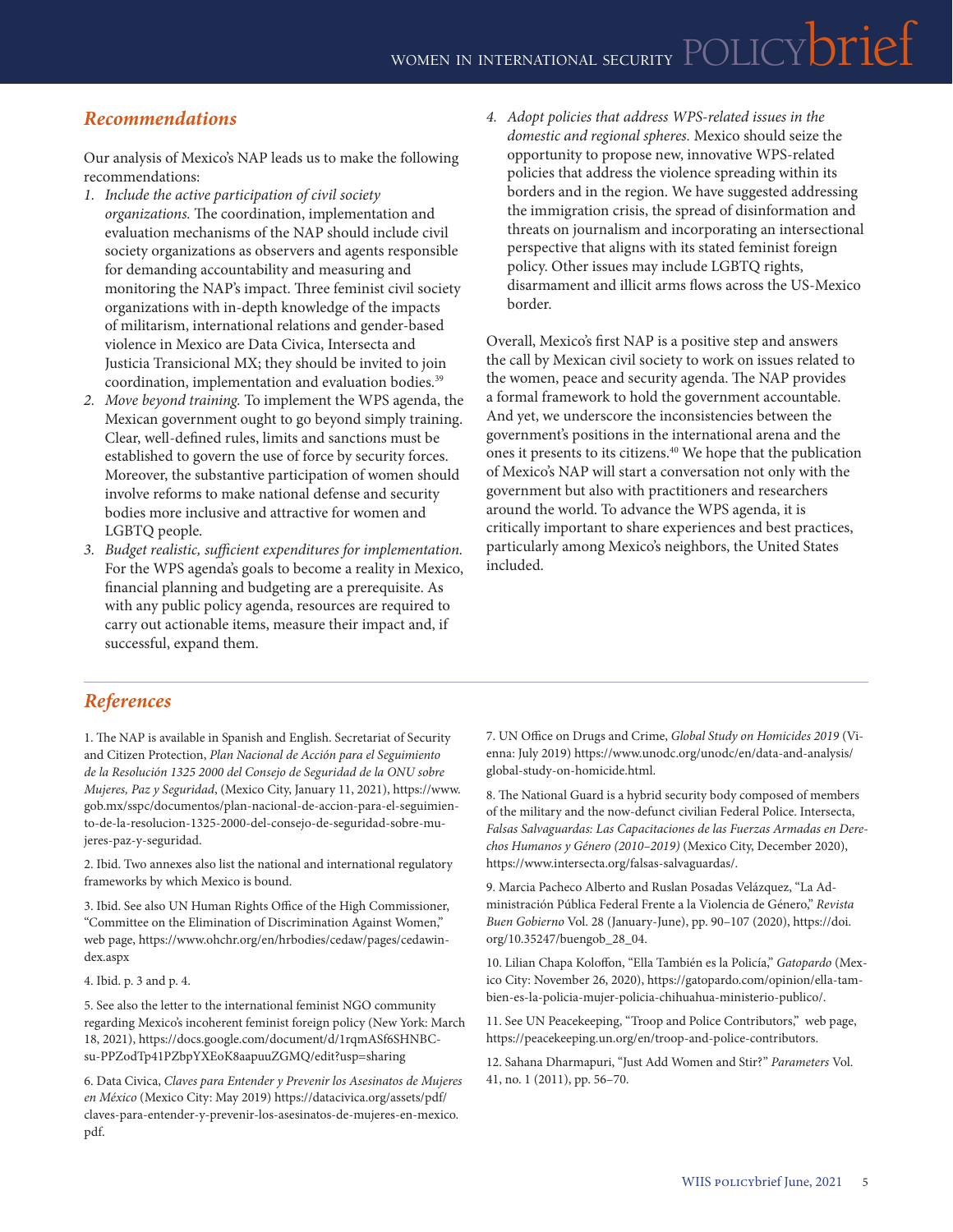13. Karolin Tuncel, "20 Years of Women, Peace and Security: How We Argue for Participation Matters," LSE Women, Peace and Security blog (London: London School of Economics Centre for Women, Peace and Security, January 21, 2021), [https://blogs.lse.ac.uk/wps/2021/01/21/20](https://blogs.lse.ac.uk/wps/2021/01/21/20-years-of-women-peace-and-security-how-we-argue-for-participation-matters/) [years-of-women-peace-and-security-how-we-argue-for-participation](https://blogs.lse.ac.uk/wps/2021/01/21/20-years-of-women-peace-and-security-how-we-argue-for-participation-matters/)[matters/](https://blogs.lse.ac.uk/wps/2021/01/21/20-years-of-women-peace-and-security-how-we-argue-for-participation-matters/).

14. Miki Jacevic, "What Makes for an Effective WPS National Action Plan?" *The Strategist* blog (Canberra: Australian Strategic Policy Institute, March 25, 2019), [https://www.aspistrategist.org.au/what-makes](https://www.aspistrategist.org.au/what-makes-for-an-effective-wps-national-action-plan/)[for-an-effective-wps-national-action-plan/](https://www.aspistrategist.org.au/what-makes-for-an-effective-wps-national-action-plan/).

15. Ann Deslandes, "Checking In on Mexico's Feminist Foreign Policy," *Foreign Policy* (December 30, 2020), [https://foreignpolicy.](https://foreignpolicy.com/2020/12/30/mexico-feminist-foreign-policy-one-year-in/) [com/2020/12/30/mexico-feminist-foreign-policy-one-year-in/](https://foreignpolicy.com/2020/12/30/mexico-feminist-foreign-policy-one-year-in/)

16. Data Cívica, *Los Asesinatos de Mujeres.*

17. Bogotá Chamber of Commerce, "Protocolo de Bogotá sobre Calidad de los Datos de Homicidios en América Latina y el Caribe," web page (Bogotá: September 2015), [https://www.ccb.org.co/Sala-de-prensa/](https://www.ccb.org.co/Sala-de-prensa/Noticias-CCB/2015/Noviembre-2015/Protocolo-de-Bogota-sobre-calidad-de-los-datos-de-homicidios-en-America-Latina-y-el-Caribe) [Noticias-CCB/2015/Noviembre-2015/Protocolo-de-Bogota-sobre-cali](https://www.ccb.org.co/Sala-de-prensa/Noticias-CCB/2015/Noviembre-2015/Protocolo-de-Bogota-sobre-calidad-de-los-datos-de-homicidios-en-America-Latina-y-el-Caribe)[dad-de-los-datos-de-homicidios-en-America-Latina-y-el-Caribe](https://www.ccb.org.co/Sala-de-prensa/Noticias-CCB/2015/Noviembre-2015/Protocolo-de-Bogota-sobre-calidad-de-los-datos-de-homicidios-en-America-Latina-y-el-Caribe).

18. Ministry of Foreign Relations El Salvador, *Plan de Acción Nacional, "Mujeres, Paz y Seguridad" 2017–2022* (San Salvador: 2017), [http://www.](http://www.peacewomen.org/sites/default/files/PLAN-DE-ACCION-NACIONAL-2017-2-022.pdf) [peacewomen.org/sites/default/files/PLAN-DE-ACCION-NACION-](http://www.peacewomen.org/sites/default/files/PLAN-DE-ACCION-NACIONAL-2017-2-022.pdf)[AL-2017-2-022.pdf.](http://www.peacewomen.org/sites/default/files/PLAN-DE-ACCION-NACIONAL-2017-2-022.pdf)

19. The armed forces, particularly the Secretariat of Defense, have been excluded from these austerity policies. Yet there are no public data on how any of this budget is being spent on achieving the NAP's objectives. See Karla Sánchez, "No se Puede Proteger Más a las Mujeres con Menos Dinero," *Letras Libres* (July 22, 2020), [https://www.letraslibres.com/](https://www.letraslibres.com/mexico/politica/no-se-puede-proteger-mas-las-mujeres-menos-dinero) [mexico/politica/no-se-puede-proteger-mas-las-mujeres-menos-dinero](https://www.letraslibres.com/mexico/politica/no-se-puede-proteger-mas-las-mujeres-menos-dinero); Georgina Zerega, "Las Cuentas Ocultas del Ejército: 25.000 Millones de Pesos Gastados en 2020 sin Dejar un Registro Público," *El País* (February 24, 2021), [https://elpais.com/mexico/2021-02-24/las-cuentas](https://elpais.com/mexico/2021-02-24/las-cuentas-ocultas-del-ejercito-25000-millones-de-pesos-gastados-en-2020-sin-dejar-un-registro-publico.html)[ocultas-del-ejercito-25000-millones-de-pesos-gastados-en-2020-sin-de](https://elpais.com/mexico/2021-02-24/las-cuentas-ocultas-del-ejercito-25000-millones-de-pesos-gastados-en-2020-sin-dejar-un-registro-publico.html)[jar-un-registro-publico.html](https://elpais.com/mexico/2021-02-24/las-cuentas-ocultas-del-ejercito-25000-millones-de-pesos-gastados-en-2020-sin-dejar-un-registro-publico.html).

20. Government of Canada, *National Action Plan Canada*, 2017 (Ottawa: Global Affairs Canada), [http://1325naps.peacewomen.org/wp-con](http://1325naps.peacewomen.org/wp-content/uploads/2020/12/Canadas-National-Action-Plan-2017-2022.pdf)[tent/uploads/2020/12/Canadas-National-Action-Plan-2017-2022.pdf.](http://1325naps.peacewomen.org/wp-content/uploads/2020/12/Canadas-National-Action-Plan-2017-2022.pdf)

21. Swati Parashar, "The WPS Agenda: A Postcolonial Critique," in Sarah E. Davies and Jaqui True, eds., *The Oxford Handbook of Women, Peace and Security* (Oxford, UK: Oxford University Press, 2019), pp. 829–38.

22. Paula Drumond and Tamya Rebelo, "Global Pathways or Local Spins? National Action Plans in South America," *International Feminist Journal of Politics* Vol. 22, no. 4 (2020), pp. 462–84.

23. Anjali Fleury, "The Overlooked: Migrant Women Working in Mexico" (Tokyo: United Nations University, May 6, 2016), [https://unu.edu/](https://unu.edu/publications/articles/the-overlooked-migrant-women-working-in-mexico.html) [publications/articles/the-overlooked-migrant-women-working-in-mex](https://unu.edu/publications/articles/the-overlooked-migrant-women-working-in-mexico.html)[ico.html](https://unu.edu/publications/articles/the-overlooked-migrant-women-working-in-mexico.html).

24. Azam Ahmed, "Women Are Fleeing Death at Home, the US Wants to Keep Them Out," *New York Times,* August 18, 2019.

25. Julia Westbrook, "How Mexico and Central America's Femicide Epidemic Drives and Complicated the Migrant Crisis," *The New Humanitarian*, February 27, 2020, [https://www.thenewhumanitarian.org/](https://www.thenewhumanitarian.org/news-feature/2020/02/27/Femicide-migration-Central-America-Mexico-US-Mexico-women-violence) [news-feature/2020/02/27/Femicide-migration-Central-America-Mexi](https://www.thenewhumanitarian.org/news-feature/2020/02/27/Femicide-migration-Central-America-Mexico-US-Mexico-women-violence)[co-US-Mexico-women-violence.](https://www.thenewhumanitarian.org/news-feature/2020/02/27/Femicide-migration-Central-America-Mexico-US-Mexico-women-violence)

26. Fleury, "The Overlooked."

27. Gema Kloppe-Santamaría, "Impunity and Police Brutality Characterize Rise in Femicides in Mexico," *Global Observatory* (International Peace Institute, April 7, 2021), [https://theglobalobservatory.org/2021/04/](https://theglobalobservatory.org/2021/04/impunity-police-brutality-femicides-mexico/) [impunity-police-brutality-femicides-mexico/](https://theglobalobservatory.org/2021/04/impunity-police-brutality-femicides-mexico/).

28. UN Women, "Women Refugees and Migrants," [https://www.unwom](https://www.unwomen.org/en/news/in-focus/women-refugees-and-migrants)[en.org/en/news/in-focus/women-refugees-and-migrants](https://www.unwomen.org/en/news/in-focus/women-refugees-and-migrants).

29. Chamber of Deputies of the United Mexican States, *Compendio de Instrumentos Internacionales Relativos a la Trata de Personas* (Mexico City: August 2006), [http://www.diputados.gob.mx/sedia/sia/spe/SPE-](http://www.diputados.gob.mx/sedia/sia/spe/SPE-ISS-08-06.pdf)[ISS-08-06.pdf](http://www.diputados.gob.mx/sedia/sia/spe/SPE-ISS-08-06.pdf).

30. Ahmed, "Women Are Fleeing Death at Home."

31. This is also a missed opportunity for cooperation with the United States, considering the current importance of the topic in bilateral relations. See Anne Gearan and Mary Beth Sheridan, "Harris Urges Cooperation to Stem the Tide of Migrants in Meeting with Mexico's López Obrador," *The Washington Post*, May 7, 2021, [https://www.washington](https://www.washingtonpost.com/politics/harris-lopez-obrador/2021/05/07/dcdc3f48-af40-11eb-acd3-24b44a57093a_story.html)[post.com/politics/harris-lopez-obrador/2021/05/07/dcdc3f48-af40-](https://www.washingtonpost.com/politics/harris-lopez-obrador/2021/05/07/dcdc3f48-af40-11eb-acd3-24b44a57093a_story.html) [11eb-acd3-24b44a57093a\\_story.html.](https://www.washingtonpost.com/politics/harris-lopez-obrador/2021/05/07/dcdc3f48-af40-11eb-acd3-24b44a57093a_story.html)

32. Ana Cristina González and Laura Castro, "Origen y Contenidos del Discurso sobre la Ideología de Género," *La Diaria*, March 11, 2019, https://ladiaria.com.uy/articulo/2019/3/origen-y-contenidos-del-discurso-sobre-la-ideologia-de-genero/#fnref:1.

33. Roxane Krystalli and Kimberly Theidon, "Here's How Attention to Gender Affected Colombia's Peace Process," *Monkey* Cage blog, The *Washington Post,* October 9, 2016, [https://www.washingtonpost.com/](https://www.washingtonpost.com/news/monkey-cage/wp/2016/10/09/heres-how-attention-to-gender-affected-colombias-peace-process/) [news/monkey-cage/wp/2016/10/09/heres-how-attention-to-gender-af](https://www.washingtonpost.com/news/monkey-cage/wp/2016/10/09/heres-how-attention-to-gender-affected-colombias-peace-process/)[fected-colombias-peace-process/.](https://www.washingtonpost.com/news/monkey-cage/wp/2016/10/09/heres-how-attention-to-gender-affected-colombias-peace-process/)

34. Government of Mexico, "Conferencia 17 de mayo", (Mexico City: May 17 2020), https://coronavirus.gob.mx/2020/05/17/conferencia-17-de-mayo-2/

35. Nina Jankowicz et al., *Malign Creativity: How Gender, Sex and Lies Are Weaponized against Women Online* (Washington, DC: Wilson Center, January 2021), [https://www.wilsoncenter.org/publication/ma](https://www.wilsoncenter.org/publication/malign-creativity-how-gender-sex-and-lies-are-weaponized-against-women-online)[lign-creativity-how-gender-sex-and-lies-are-weaponized-against-wom](https://www.wilsoncenter.org/publication/malign-creativity-how-gender-sex-and-lies-are-weaponized-against-women-online)[en-online](https://www.wilsoncenter.org/publication/malign-creativity-how-gender-sex-and-lies-are-weaponized-against-women-online).

36. Secretariat of Foreign Relations, "México Anuncia la Adopción de su Política Exterior Feminista" Comunicao No. 015 (México City: Government of Mexico, January 9, 2020), [https://www.gob.mx/sre/prensa/](https://www.gob.mx/sre/prensa/mexico-anuncia-la-adopcion-de-su-politica-exterior-feminista) [mexico-anuncia-la-adopcion-de-su-politica-exterior-feminista](https://www.gob.mx/sre/prensa/mexico-anuncia-la-adopcion-de-su-politica-exterior-feminista).

37. Kimberle Williams Crenshaw, "Mapping the Margins: Intersectionality, Identity Politics, and Violence against Women of Color," *Stanford Law Review* 43, no. 6 (1991), pp. 1241–99.

38. Aida Hernández Castillo, "Contra la Violencia, Acordamos Vivir," opinion, *La Jornada*, November 23, 2020, [https://www.jornada.com.](https://www.jornada.com.mx/2020/11/23/opinion/026a1pol) [mx/2020/11/23/opinion/026a1pol.](https://www.jornada.com.mx/2020/11/23/opinion/026a1pol)

39. Data Civica, web page, [https://datacivica.org/;](https://datacivica.org/) Intersecta, web page, [https://www.intersecta.org/;](https://www.intersecta.org/) Justicia Transicional MX, web page, [https://](https://jtmexico.org/) [jtmexico.org/.](https://jtmexico.org/)

40. Cecilia Farfán Méndez, "United Nations Mexico vs. Domestic Mexico," opinion, *Mexico Today*, April 16, 2021, [https://mexicotoday.](https://mexicotoday.com/2021/04/16/opinion-united-nations-mexico-vs-domestic-mexico/) [com/2021/04/16/opinion-united-nations-mexico-vs-domestic-mexico/](https://mexicotoday.com/2021/04/16/opinion-united-nations-mexico-vs-domestic-mexico/).